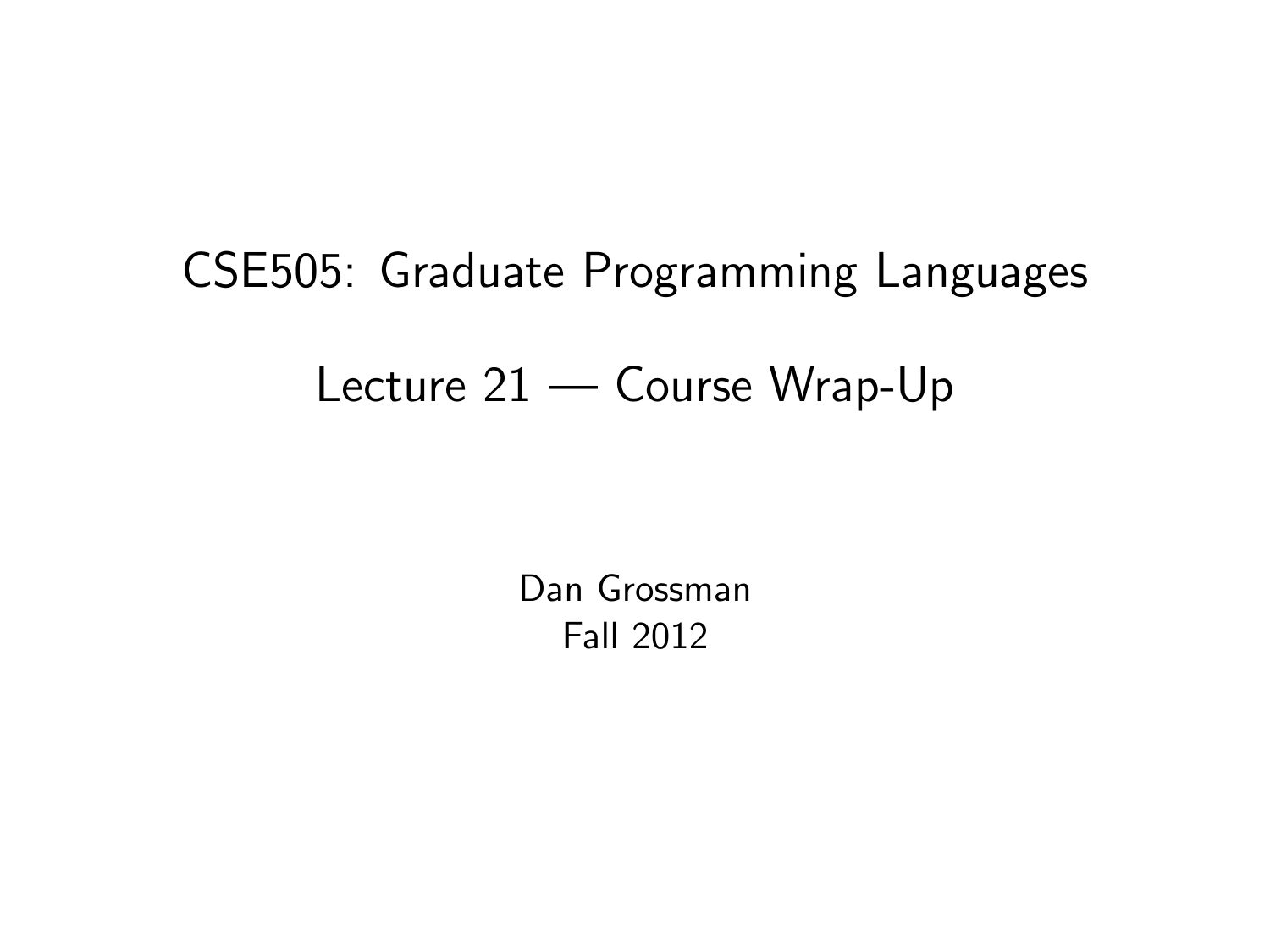## Victory Lap

- $\triangleright$  A victory lap is an extra trip around the track by the exhausted victors
	- $\triangleright$  A great way to soak in the highlights of the race
	- $\triangleright$  Very different from final-exam review (do that!)
		- Any questions about format, etc.?
- $\blacktriangleright$  Review course goals and themes
	- $\triangleright$  Did we succeed according to lecture 1 and the syllabus?
- $\triangleright$  What didn't we have time for?
- $\blacktriangleright$  Emphasize one last time the connection to the rest of computer science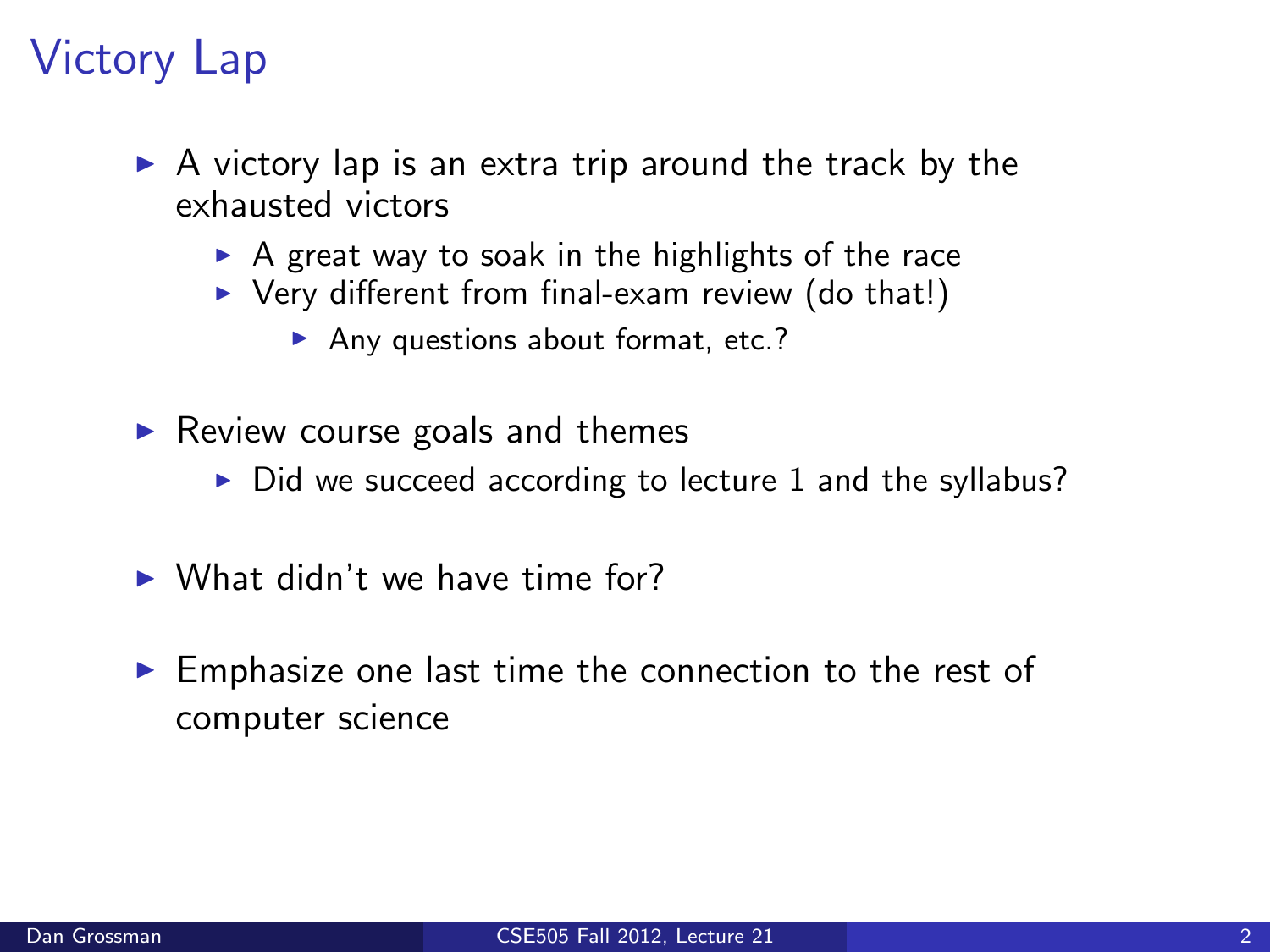Here are three slides verbatim from lecture 1...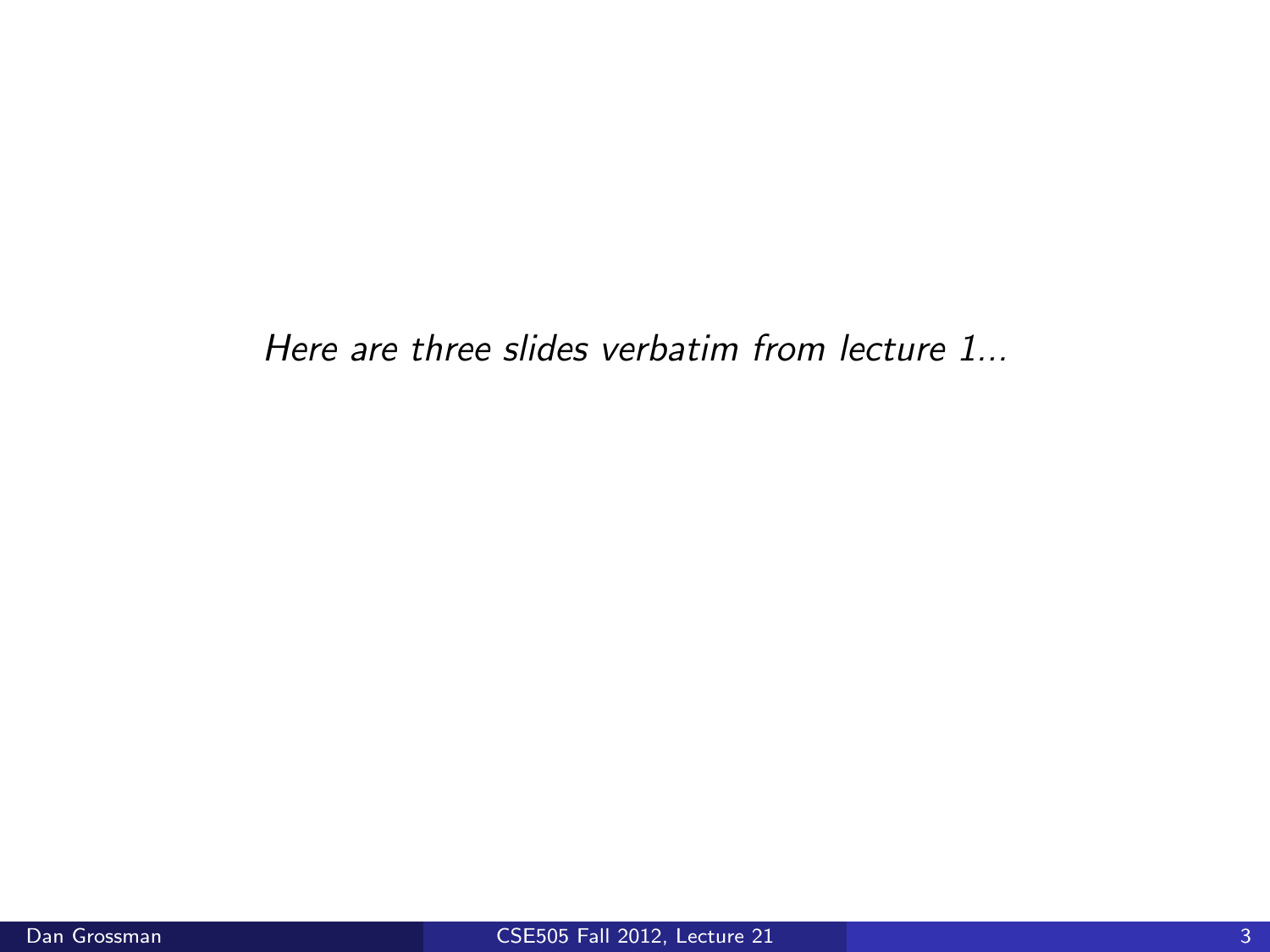Programming-language concepts

Focus on semantic concepts:

What do programs mean (do/compute/produce/represent)?

How to define a language *precisely*?

English is a poor metalanguage

Aspects of meaning:

equivalence, termination, determinism, type, . . .

This course does not gives superficial exposure to  $N$  weird PLs

- $\triangleright$  But it will help you learn new languages via foundations
- $\triangleright$  And build rigorous models for any area of CS research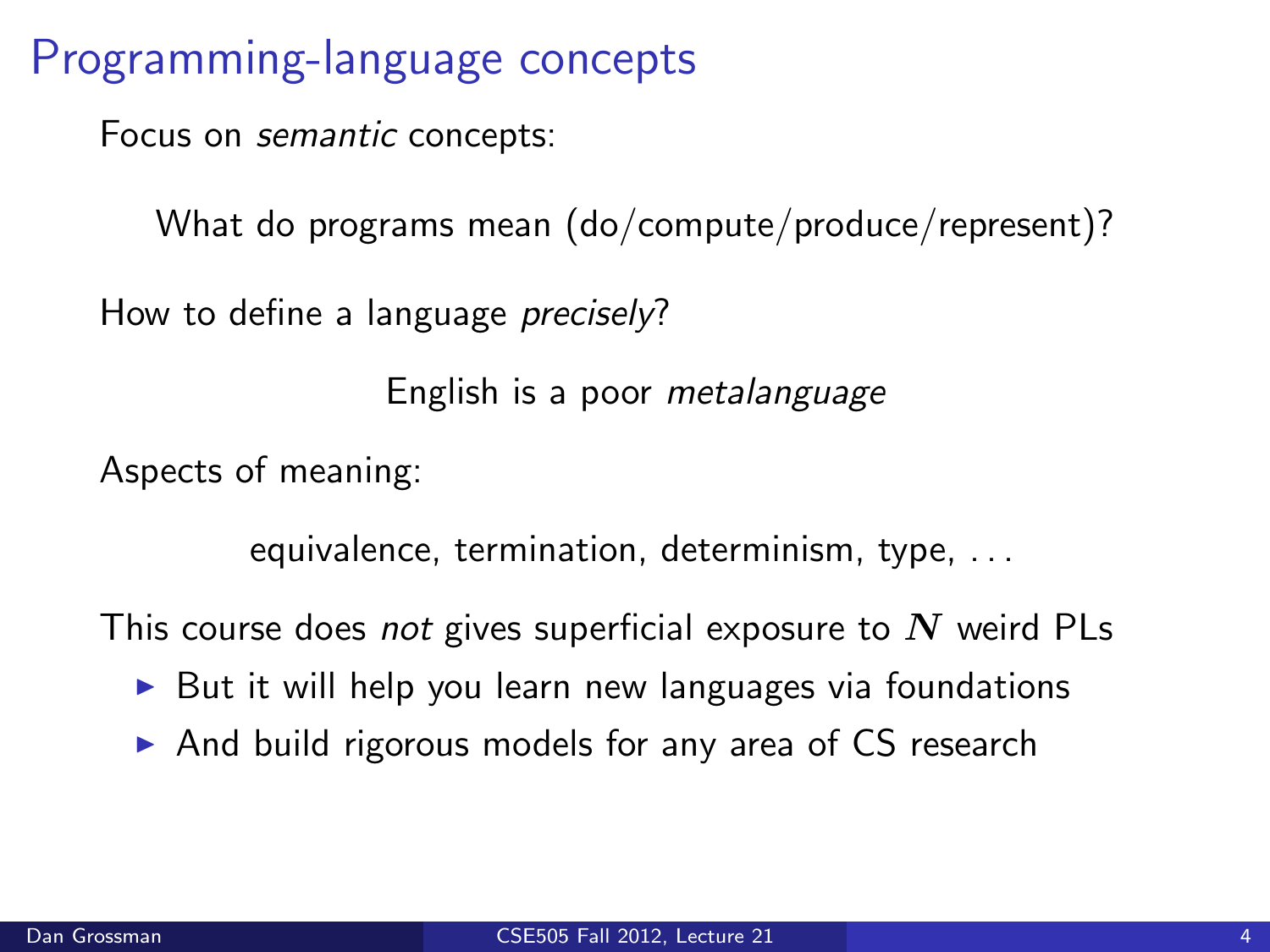### Is this Really about PL?

Building a precise model is a hallmark of quality research

The value of a model is in its:

- $\blacktriangleright$  Fidelity
- $\triangleright$  Convenience for establishing (proving) properties
- $\triangleright$  Revealing alternatives and design decisions
- $\triangleright$  Ability to communicate ideas concisely

Why we mostly do it for programming languages:

- $\blacktriangleright$  Elegant things we all use
- $\blacktriangleright$  Remarkably complicated (need rigor)

I believe this "theory" makes you a better computer scientist

 $\triangleright$  Focus on the model-building, not just the PL features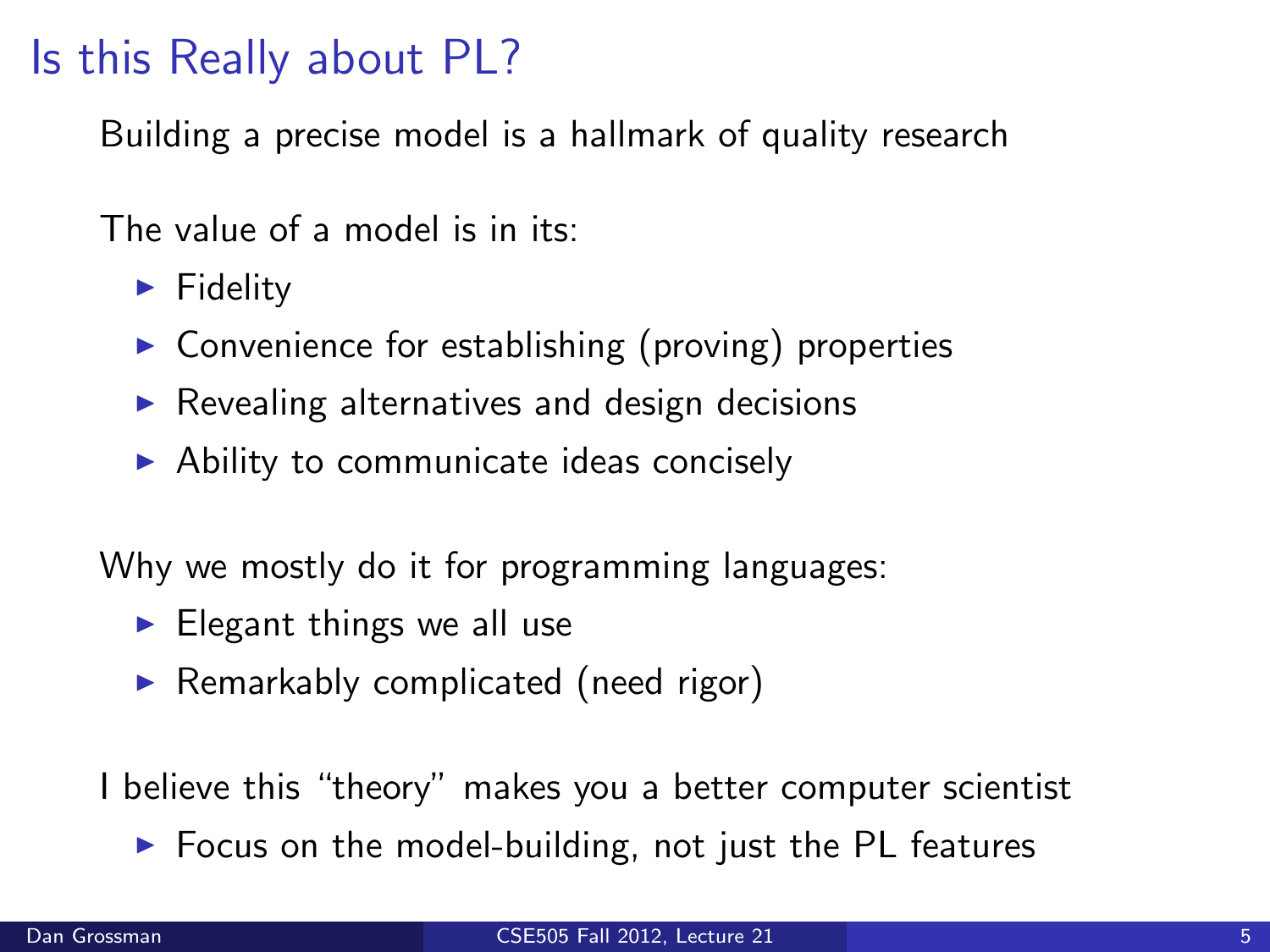#### Course goals

- 1. Learn intellectual tools for describing program behavior
- 2. Investigate concepts essential to most languages
	- $\blacktriangleright$  mutation and iteration
	- $\blacktriangleright$  scope and functions
	- $\blacktriangleright$  types
	- $\triangleright$  objects
	- $\blacktriangleright$  threads
- 3. Write programs to "connect theory with the code"
- 4. Sketch applicability to "real" languages
- 5. Provide background for current PL research (less important for most of you)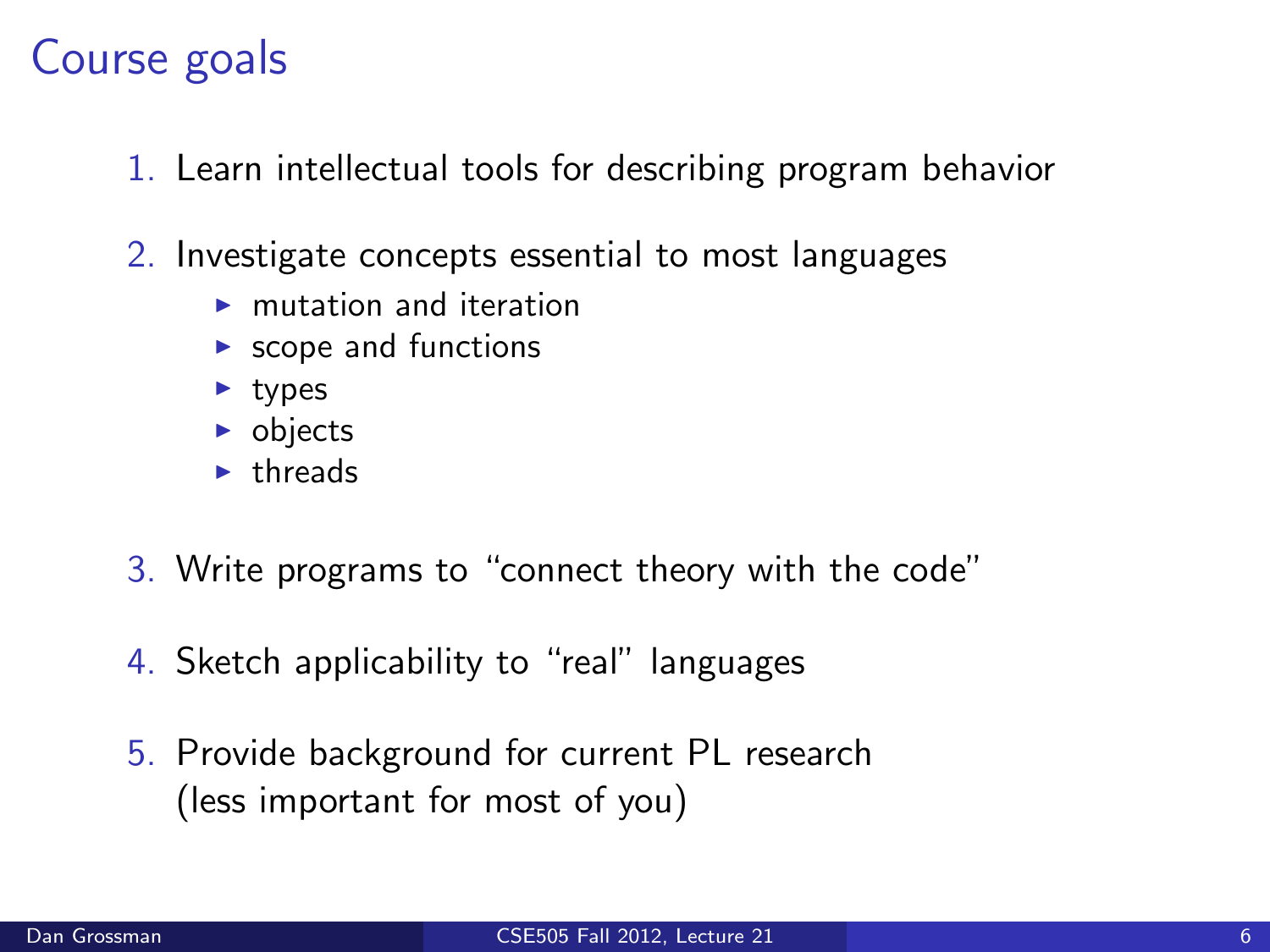#### Some common themes

- $\blacktriangleright$  Interpretation versus compilation
- $\blacktriangleright$  Preservation and progress
- $\triangleright$  Equivalence (what is observable, what is meaning-preserving)
- $\blacktriangleright$  Encodings (to show expressive power)
- $\blacktriangleright$  Functions (a great operational foundation)
- $\triangleright$  Types (a logical foundation for enforcing structured invariants)
- $\triangleright$  Composition of orthogonal features
- $\blacktriangleright$  Abstraction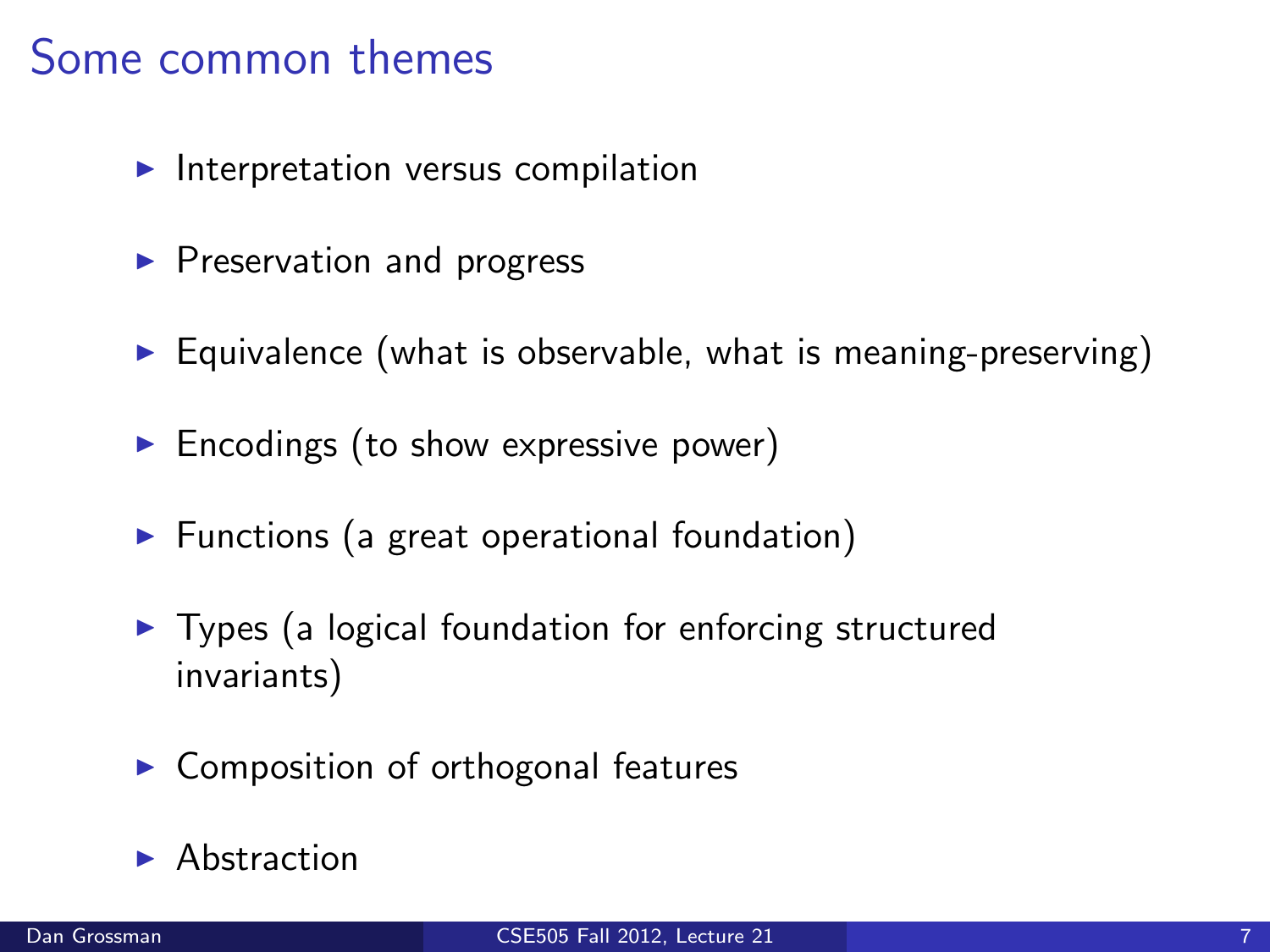#### Tons more to learn

- $\blacktriangleright$  Type-and-effect systems
- $\blacktriangleright$  Recursive and existential types
- $\blacktriangleright$  Monads
- $\blacktriangleright$  Type classes
- $\blacktriangleright$  Multiple inheritance
- $\blacktriangleright$  Macros
- $\blacktriangleright$  Process calculi for concurrency
- $\blacktriangleright$  Languages for distributed computing
- $\blacktriangleright$  "Real" denotational semantics
- $\blacktriangleright$  Formal verification of full correctness
- $\triangleright$  Abstract interpretation / dataflow analysis
- $\triangleright$  Module systems and foundations thereof
- $\blacktriangleright$  and much, much more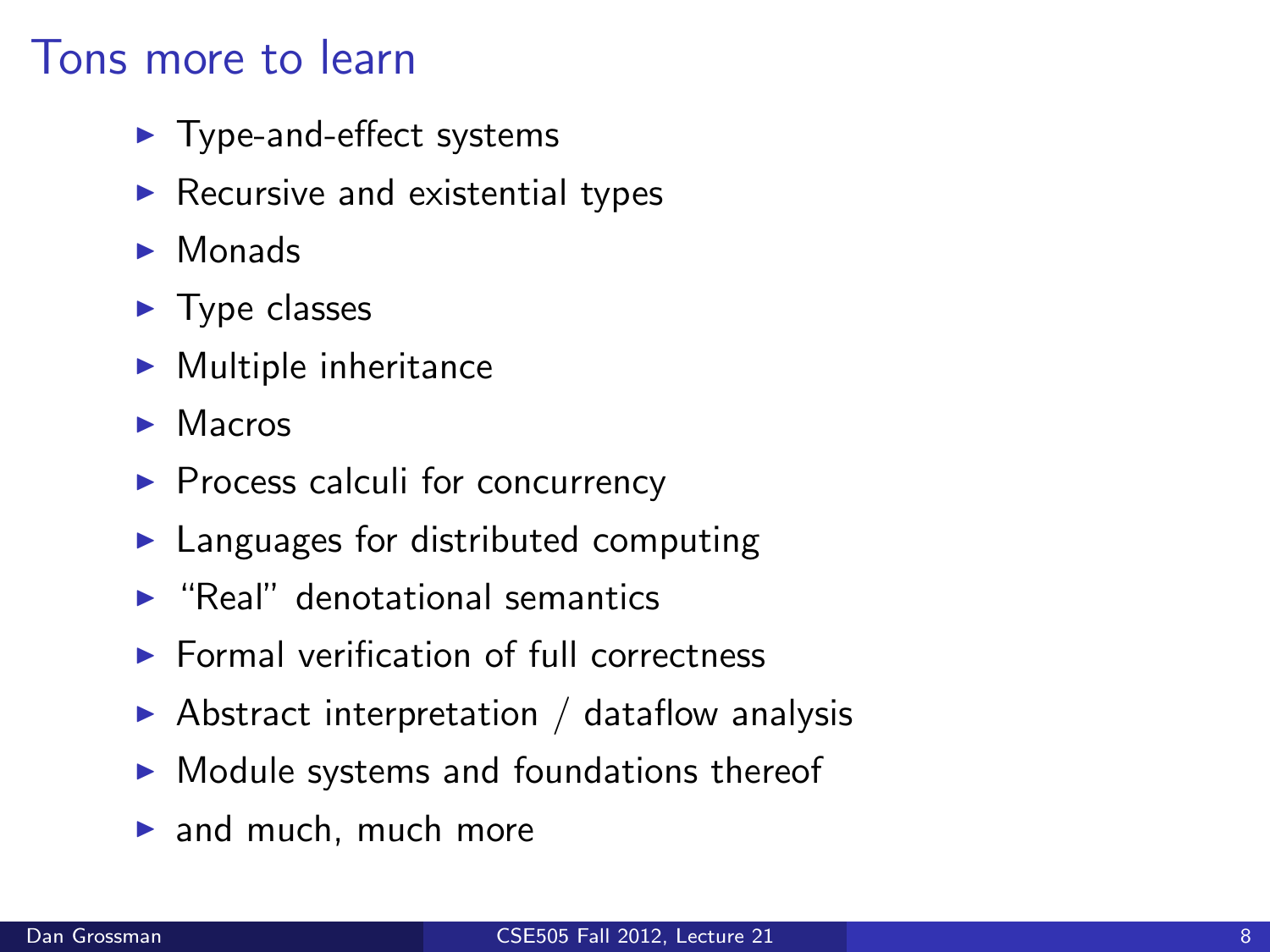#### Unsolicited testimonials (October 2012)

I was starting my first week at Google, all fresh-faced and eager to impress. As the newest employee on the team, my co-workers gave me the task of sanity-checking the newly written Dart language spec (and it would be a good way to introduce me to the language). The specification was filled with operational and denotational semantics, and thanks to what I learned in 505 I was able to reasonably easily read through the document and get up to speed on Dart!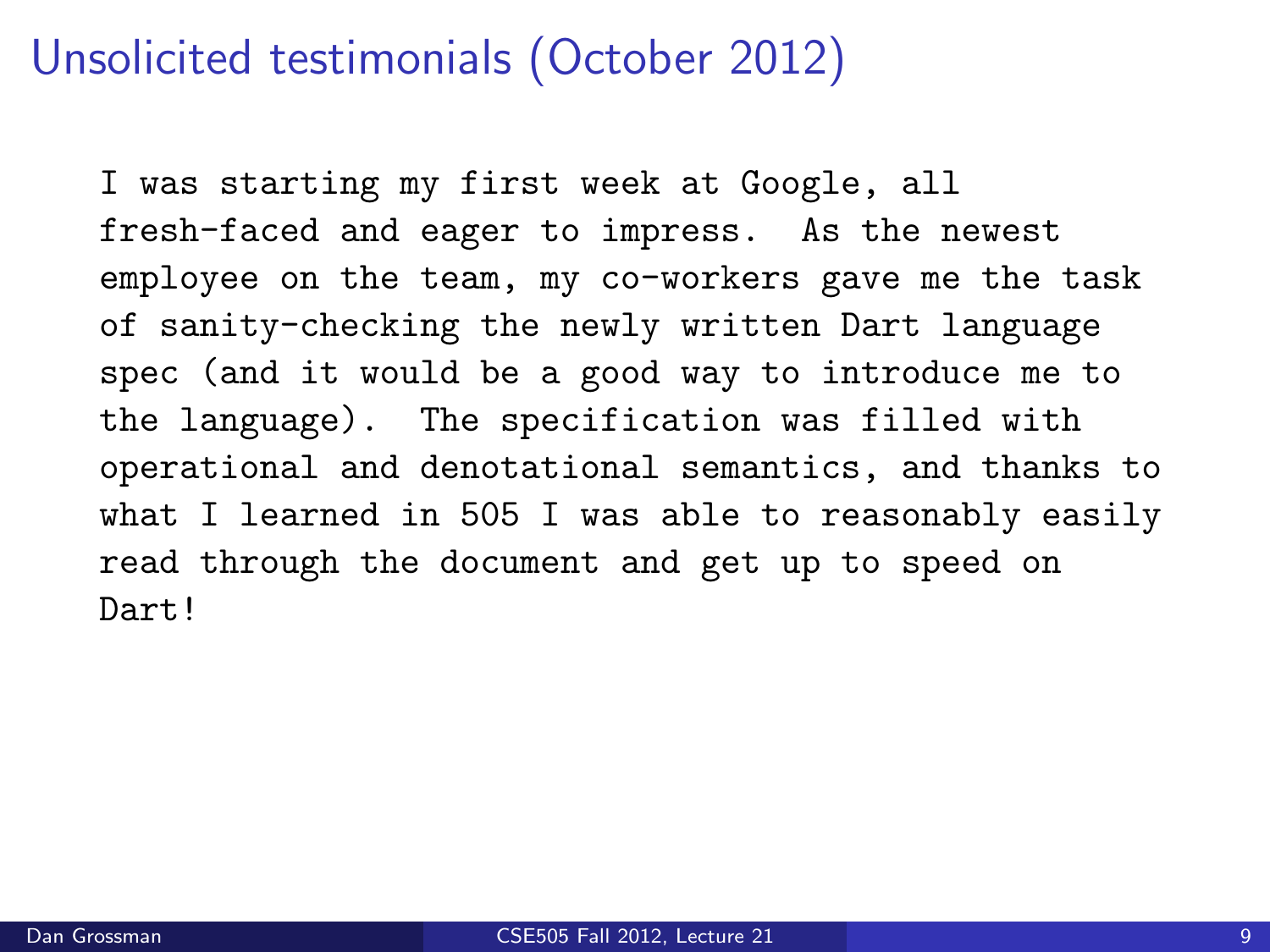## Unsolicited testimonials (April 2011)

Hi Dan,

Long time, no see ;) I figured I'd drop you a line about the latest project I've been working on for a few months: [snip] Finally, a chance to apply my hard-won 505 knowledge to something out here in the so-called "real world." I even had to pull out the Pierce book at one point.

(A language for querying streams of real-time data on top of Hadoop)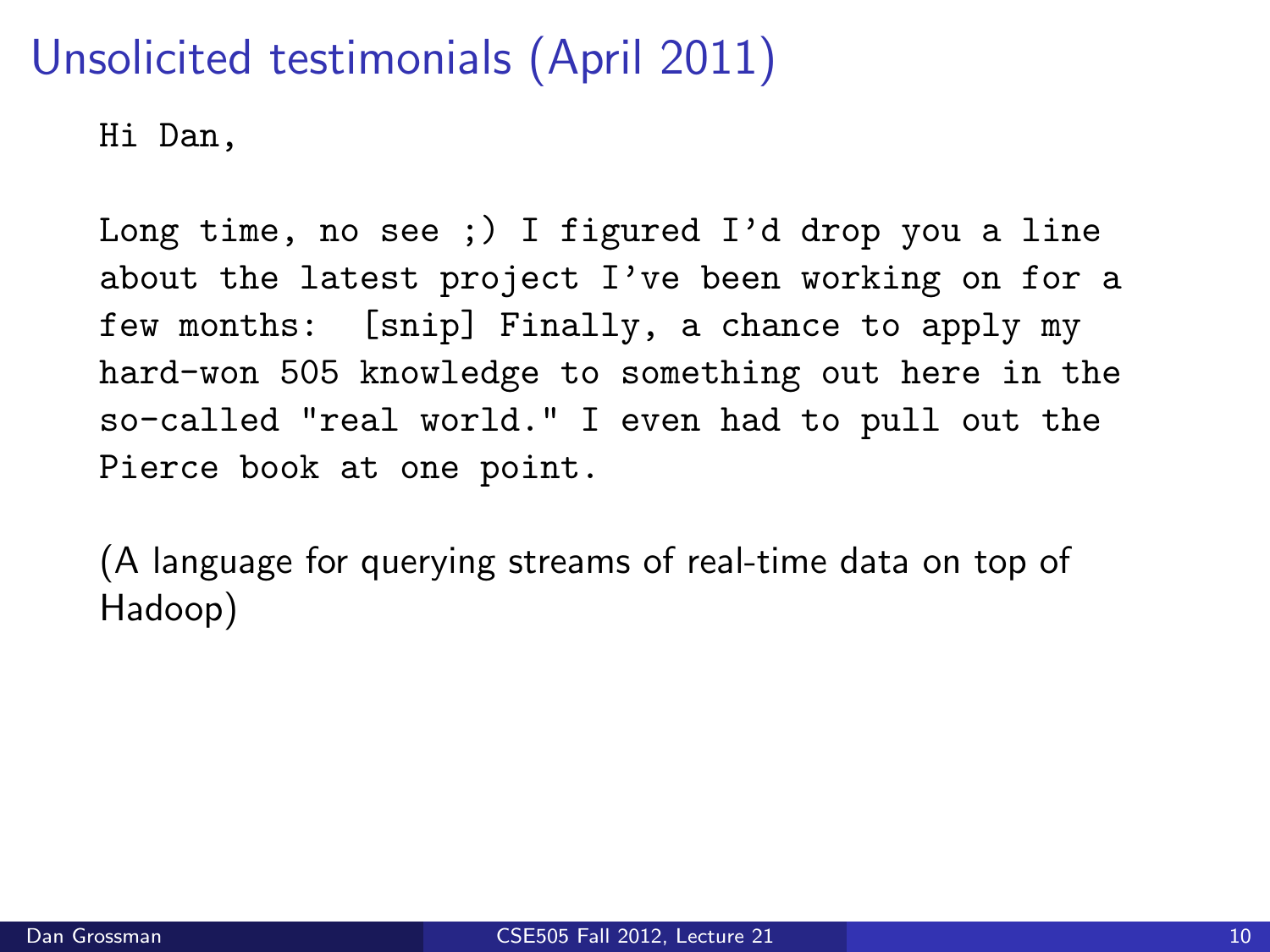#### Unsolicited testimonials (March 2011)

I'm writing up the proof that my selector-intersection function is Correct and Total:

And lo and behold, my algorithm isn't total. Two of the cases fell through--once I rewrote the cases to be in the form needed for the induction, it became obvious that they were false. Fortunately, it's easily fixable... but I'll have to go redo the performance calculations now (there are more cases than there were before...)

(An algorithm for deciding if there exist HTML trees for which two CSS selectors apply to the same nodes)

...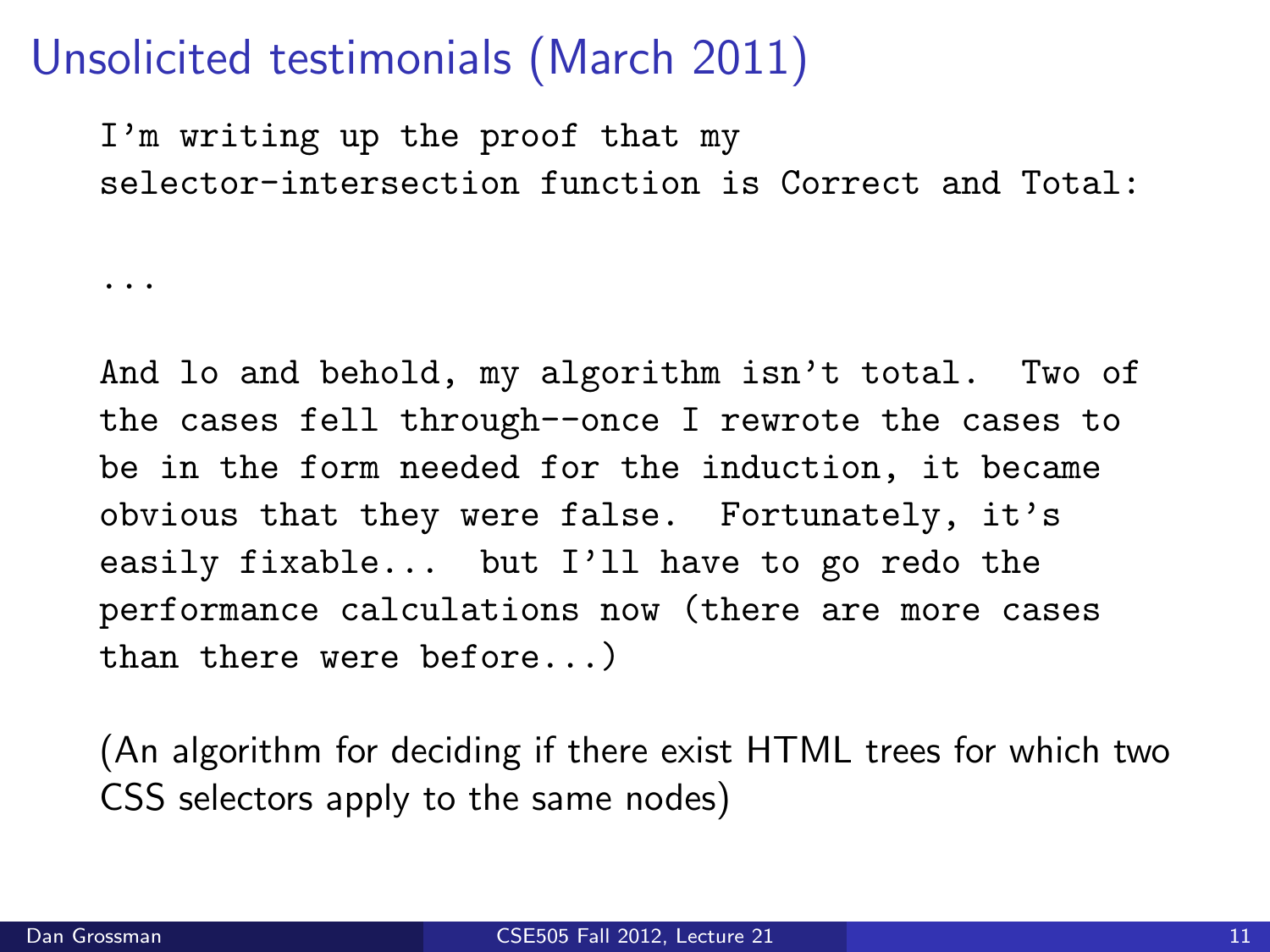#### Unsolicited testimonials (July 2010)

I'm not sure if you remember me, but I took your programming languages course a year or two ago...

Today I had to do some work with a minimal browser shell around [snip], and found that I didn't have my usual Javascript debugging tools. So I tried to write a small "immediate window" for Javascript so I could conveniently execute commands. I started off knowing I'd probably use some eval(), but only a little while in, I realized the naive approach wasn't going to work because eval() does its evaluation in the current context...

I eventually got it to work using some eval tricks and some closure tricks. I am 100% sure that if I had not taken your mind-bending class, there's no way I could have figured this out...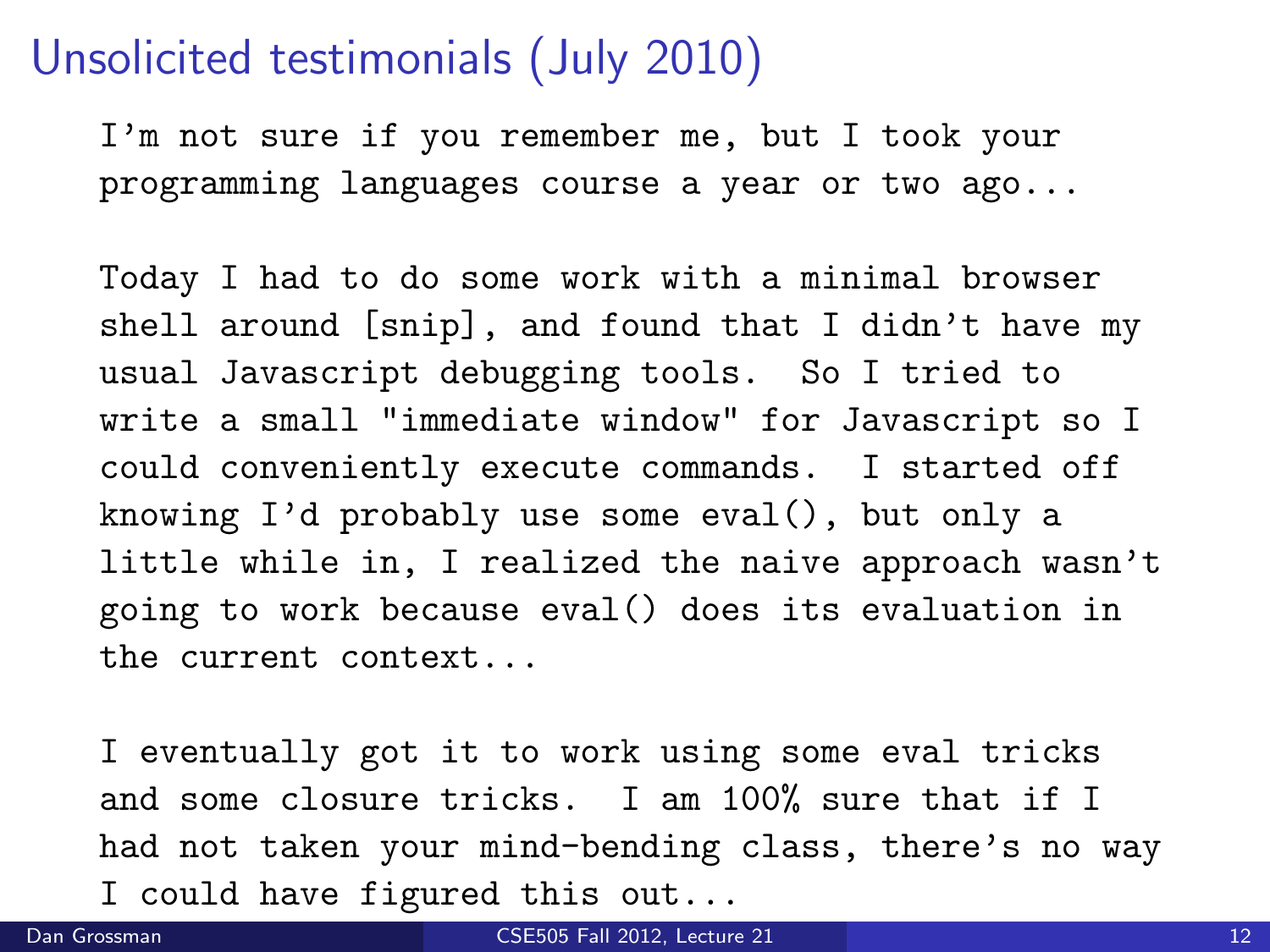## Unsolicited testimonials (May 2010)

Hi Dan,

I just came across continuations by accident while I was looking at comparisons of lua with other languages. I completely forgot we had gone over those in your class, and am beating myself up for not using them  $*$ ALL THE TIME $*$  in my code - they are awesome! Why are languages the coolest?!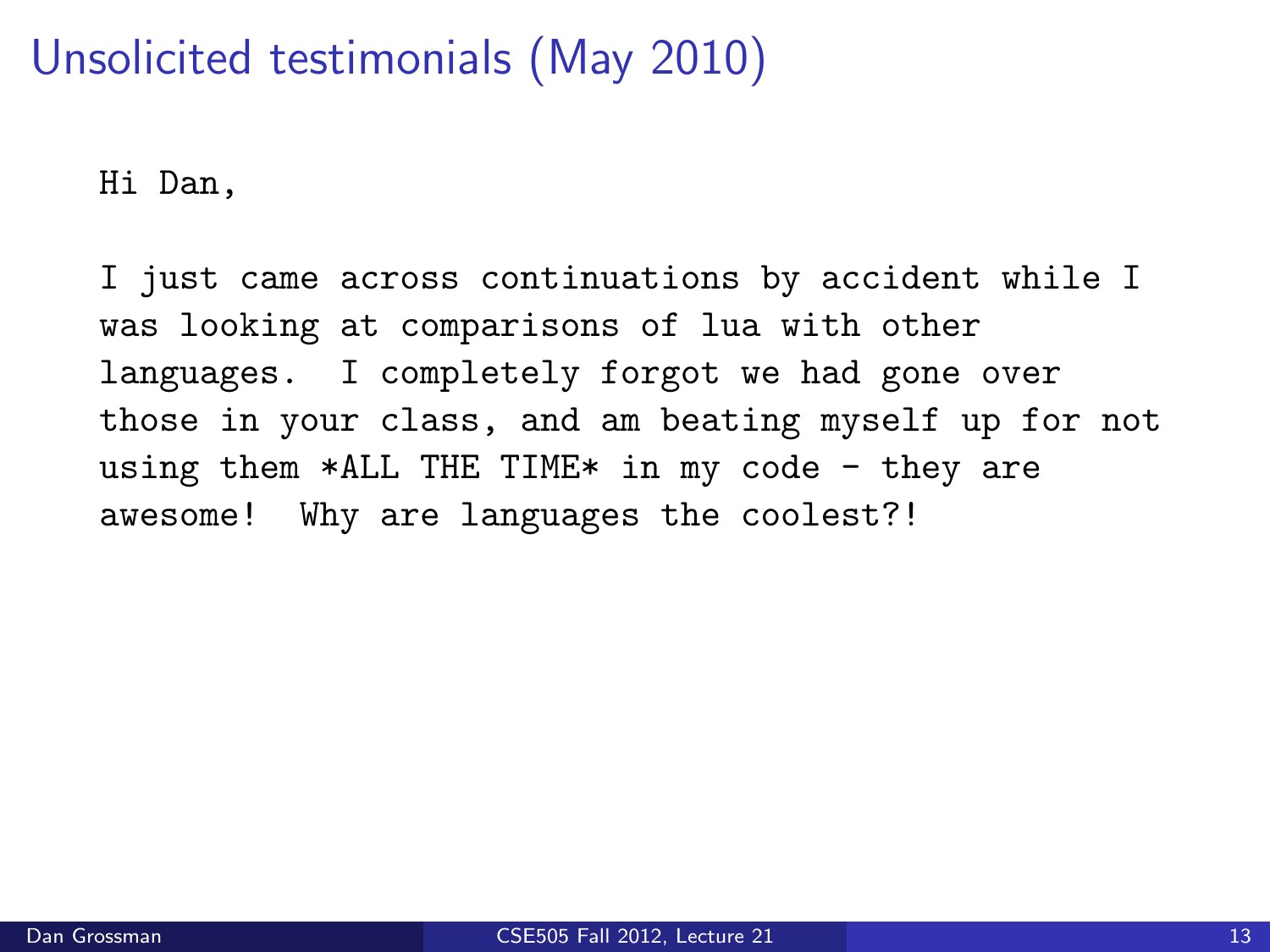## Unsolicited testimonials (July 2006)

This class has changed the way I think about programming - even if I don't get to use all of the concepts we explored in OCaml (I work in C++ most of the time), understanding more of the theory makes a tremendous difference to how I go about solving a problem.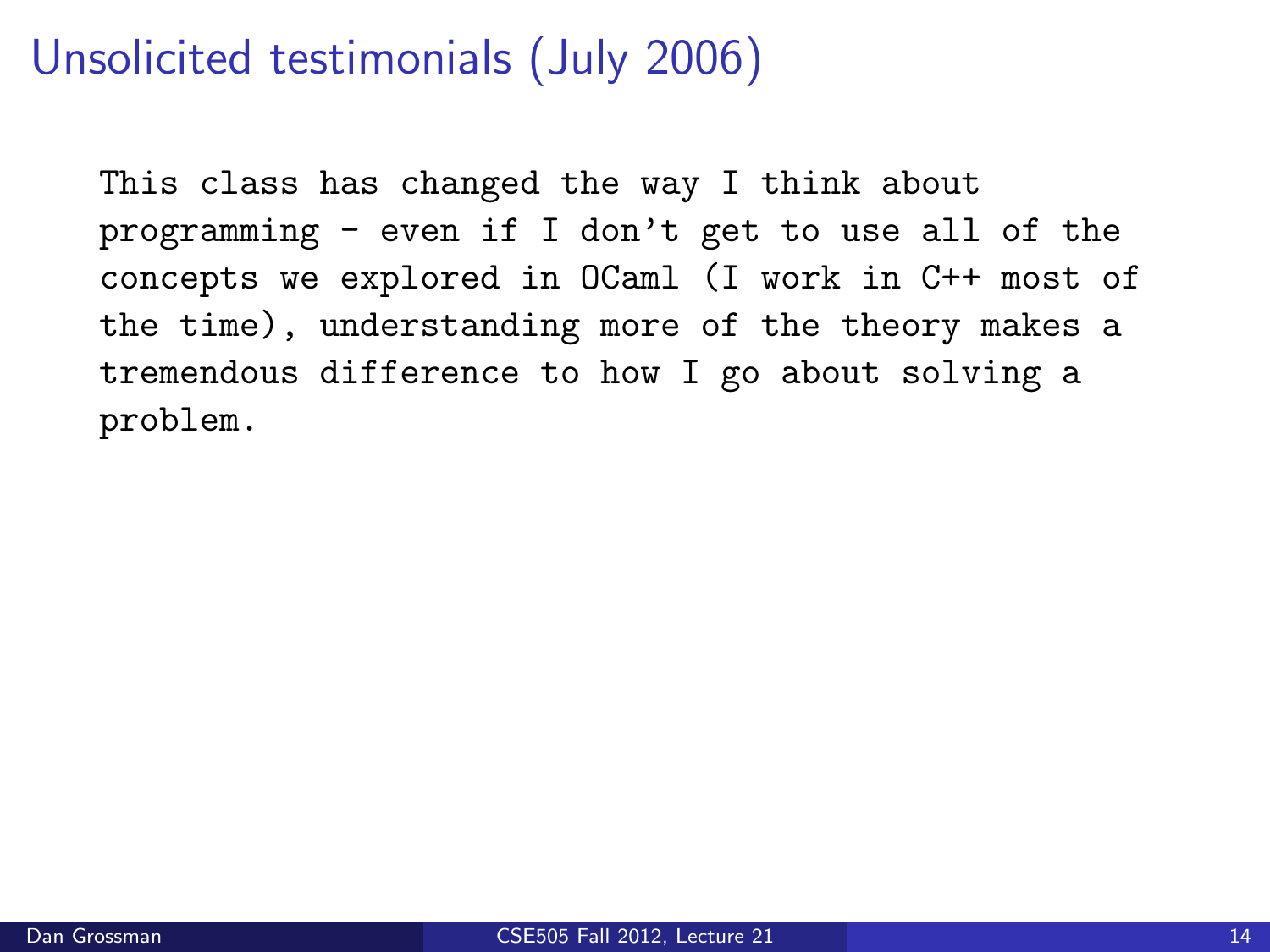#### My interpretation

What I think these testimonials are hinting at:

- $\blacktriangleright$  Languages follow guiding principles you have now seen
- $\triangleright$  You can use these principles to make software better
- $\triangleright$  An education gives you "muscle memory" in surprising ways
- $\triangleright$  Computer science is fun (better than being a dog)
- So... thanks for a great class!
	- $\triangleright$  And please do spend the time to be thoughtful and helpful on your course evaluations...